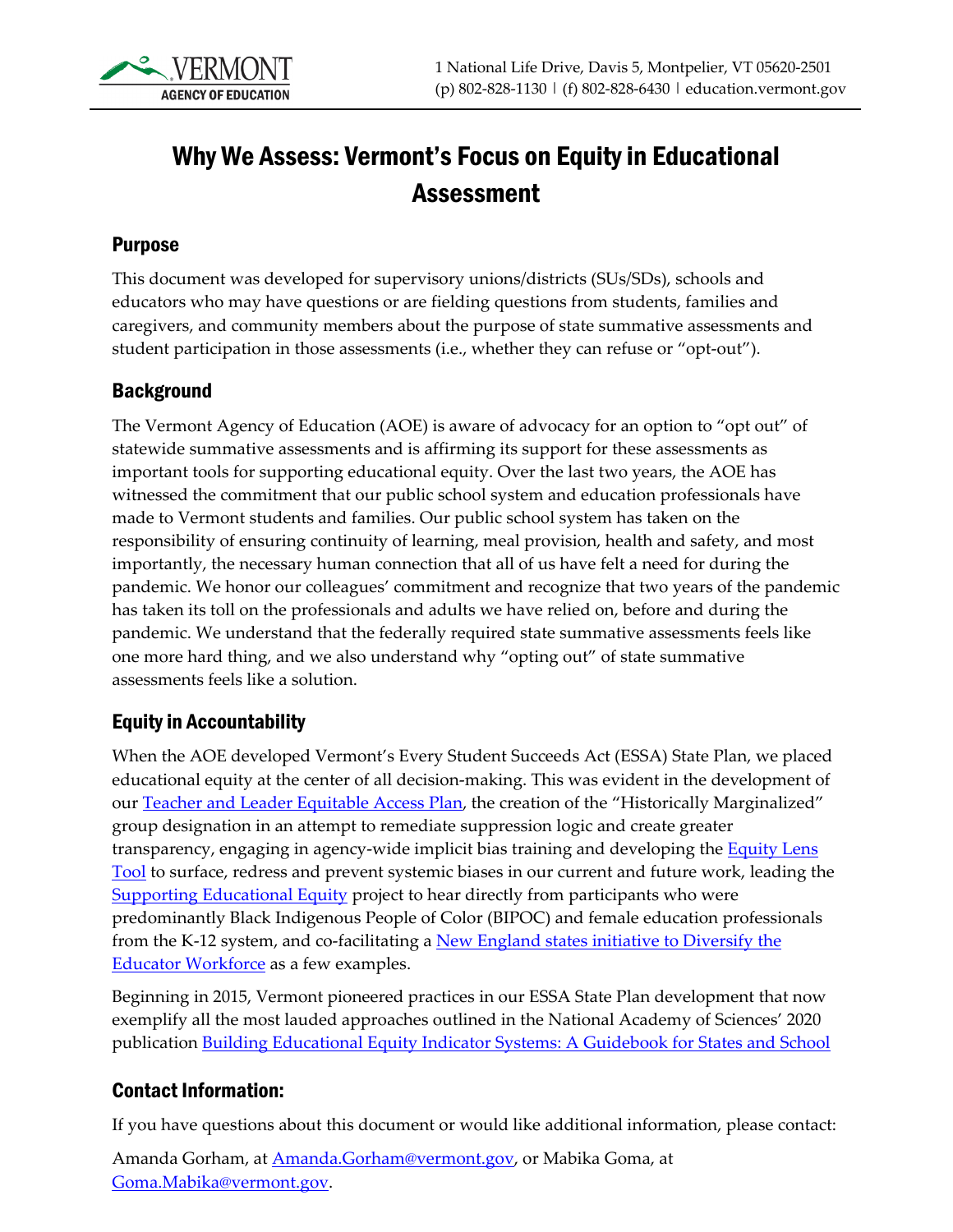[Districts.](https://www.nap.edu/catalog/25833/building-educational-equity-indicator-systems-a-guidebook-for-states-and) Vermont's focus on equity has been so strong, that the [Alliance for Excellent](https://all4ed.org/policy/essa/)  [Education'](https://all4ed.org/policy/essa/)s assessment of Vermont's Annual Snapshot through their [ESSA Equity Dashboard](https://all4ed.org/wp-content/uploads/2018/12/VT-EquityDashboard-FINAL.pdf) "stoplight" system (green, yellow, red), which assesses indicators most essential for advancing equitable educational opportunities for all students, rates us as majority "green," with no "red" areas for the entire plan because of its careful design. ESSA state plans hinge on Statewide Summative Assessment data, meaning they are not only required, but they are a critical tool for educational equity.

Statewide summative assessments provide the necessary state-level insight to ensure that all students get the level of supports they need from their public education system*.* These data and this insight are necessary in the best of conditions; they are an imperative in our current pandemic conditions as we plan for recovery efforts over the next several years.

# Equity of Supports

## History of standardized assessment in the United States

Standardized testing was first developed for the purpose of licensure, certification, and placement. It wasn't until the early to mid-1900s that standardized assessments such as the Scholastic Aptitude Test (SAT), the American College Test (ACT), and the National Assessment of Educational Progress (NAEP) were developed and used widely (Poulsen & Hewson, 2014). Though advancements in measurement, including the development of new assessments, have been made for specifically defined purposes, history has demonstrated a significant pattern of misuse and misinterpretation.

The IQ test, developed by French psychologist Alfred Binet in 1904, for example, was originally developed to identify students needing additional/specialized support in school. Not long after this assessment was integrated into U.S. institutions, however, cognitive psychologists "misappropriated Binet's idea, distorted the original use of the tests, injected their own underlying presumptions about humans and human ability, and fit their findings into the race and class politics of the United States at the turn of the 20th century" (Au, 2016, p. 44).

This misuse and misinterpretation of the IQ test and its results had significantly influenced the establishment of systems of oppression in the United States, upheld based on the idea of ranking and sorting the population based on traits such as race, ethnicity, gender, social class, and ability. Other examples of such misappropriation include the Alpha and Beta Army tests, which were used to support conclusions that country of origin could be used as an indicator of intelligence of European immigrants. Specifically, lighter skin and higher income were claimed to be related to greater intelligence (Au, 2016, p. 44).

Dr. Wayne Au (2016, p. 45), professor at the University of Washington, states that "over 100 years ago and at their very origins, standardized tests were being used to structure racial inequalities through providing "scientific" proof to notions of the inherent inferiority of Black people, specific ethnicities, and the poor, among other groups." Today, we still observe imperfections in the development and practice of standardized assessment due to bias, misuse, misinterpretation, and underrepresentation. The task of developing and disseminating socially just, equitable assessments is one that the field of educational measurement has made progress with and certainly has more to achieve.

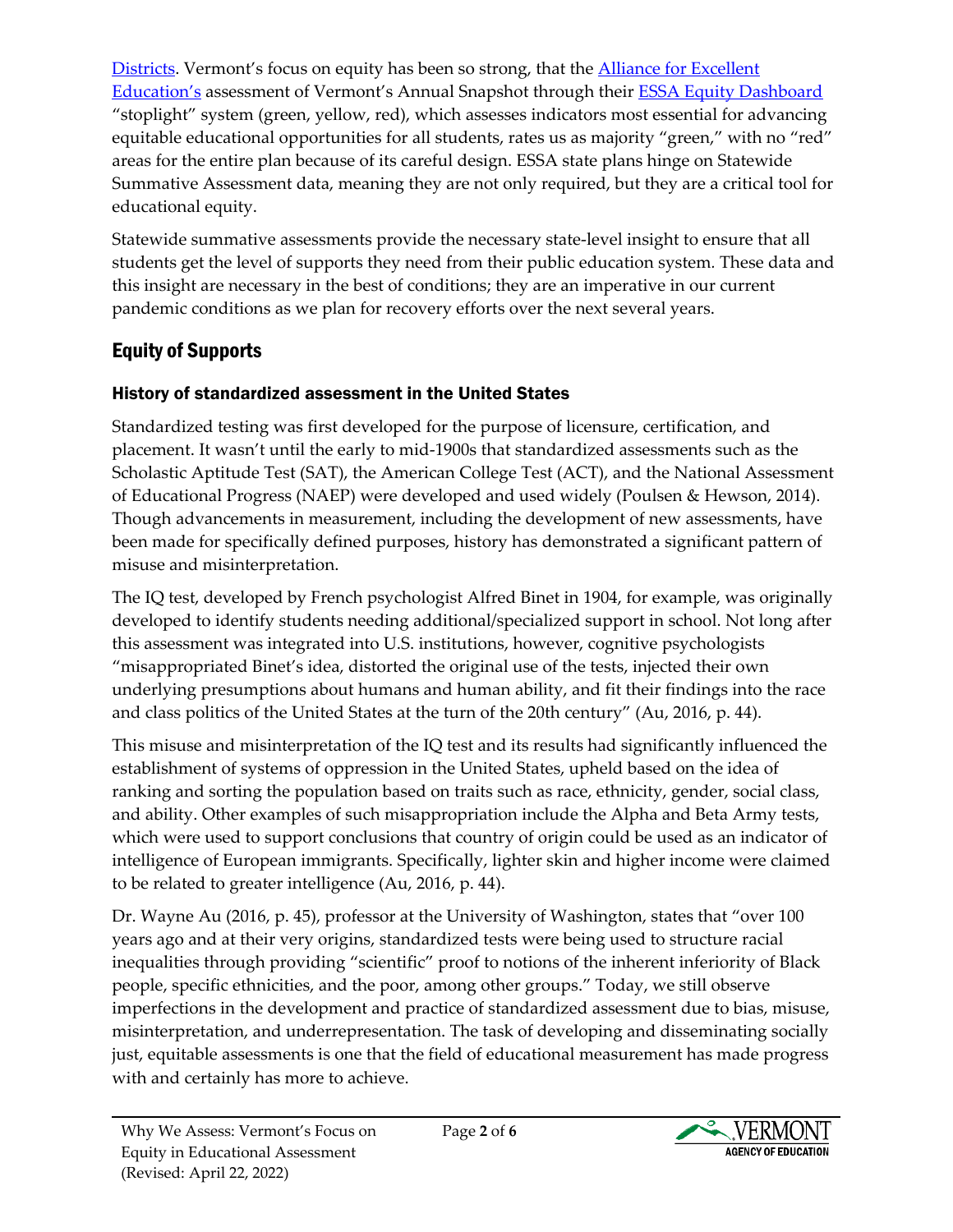## Standardized assessment in the U.S. today

Today we see standardized assessments developed for and implemented in PK-12 education settings, with the purpose of measuring academic proficiency and growth in a variety of content areas. These assessments are commonly implemented at the state and local level. Though there continues to be much the measurement and education communities can do to improve how we develop and use standardized assessments, fairness and equity in testing have become an increasingly greater area of focus over time. The American Educational Research Association (AERA), the American Psychological Association (APA), and the National Council on Measurement in Education (NCME) have established and revised, over many years, the *Standards for Educational and Psychological Testing* (AERA, APA, & NCME, 2014). These recommended standards for test development have introduced heavy emphasis on validity and fairness with a focus on eliminating bias. For an assessment to have sufficient evidence for validity, test developers must investigate properties of the test that may vary across students, explore rival hypotheses related to score interpretation, and investigate social consequences – positive, negative, intended, and unintended—that may result from proper use and interpretation of the assessment (AERA, APA, NCME, 2014, pg. 11-22). With respect to fairness, standardized assessments are developed and evaluated with consideration of accessibility and universal design to increase the accessibility of assessments for students who might otherwise be disadvantaged by score interpretation (e.g., interpreting a score as an indicator of reading comprehension achievement when the examinee does not read the language the test was presented in) (AERA, APA, NCME, 2014, pg. 49-62).

## A Comprehensive Approach to the Vermont Comprehensive Assessment Program (VTCAP)

In the area of assessment, the AOE demonstrates a commitment to equity and social justice. Those informing assessment policies and practices within the state represent a diverse background in terms of ability, language, race/ethnicity, age, and sex. Several assessment practices reflect the AOE's commitment to continuous improvement of assessments, specifically as it relates to socially-just assessment. These following practices have been implemented to ensure greater accessibility and fairness of the VTCAP:

- English Language Arts (ELA), Math, and Science statewide summative assessments are reported using scaled scores rather than just proficiency levels so growth can be observed even within a proficiency level.
- Sensitivity and bias reviews occur for all statewide assessments:
	- Every item is created to include a range of representation that is inclusive of all student groups and is free from confusion, bias, and emotionally charged phrases and topics.
	- Items are written to reflect people in a positive light that displays strengths and abilities.
	- Items are then reviewed, by a diverse group of educators, for content accuracy, bias, and sensitivity.
	- Every item is presented to the vendor and AOE staff *and* to a committee of state educators trained in the detection of such biases. This holds true

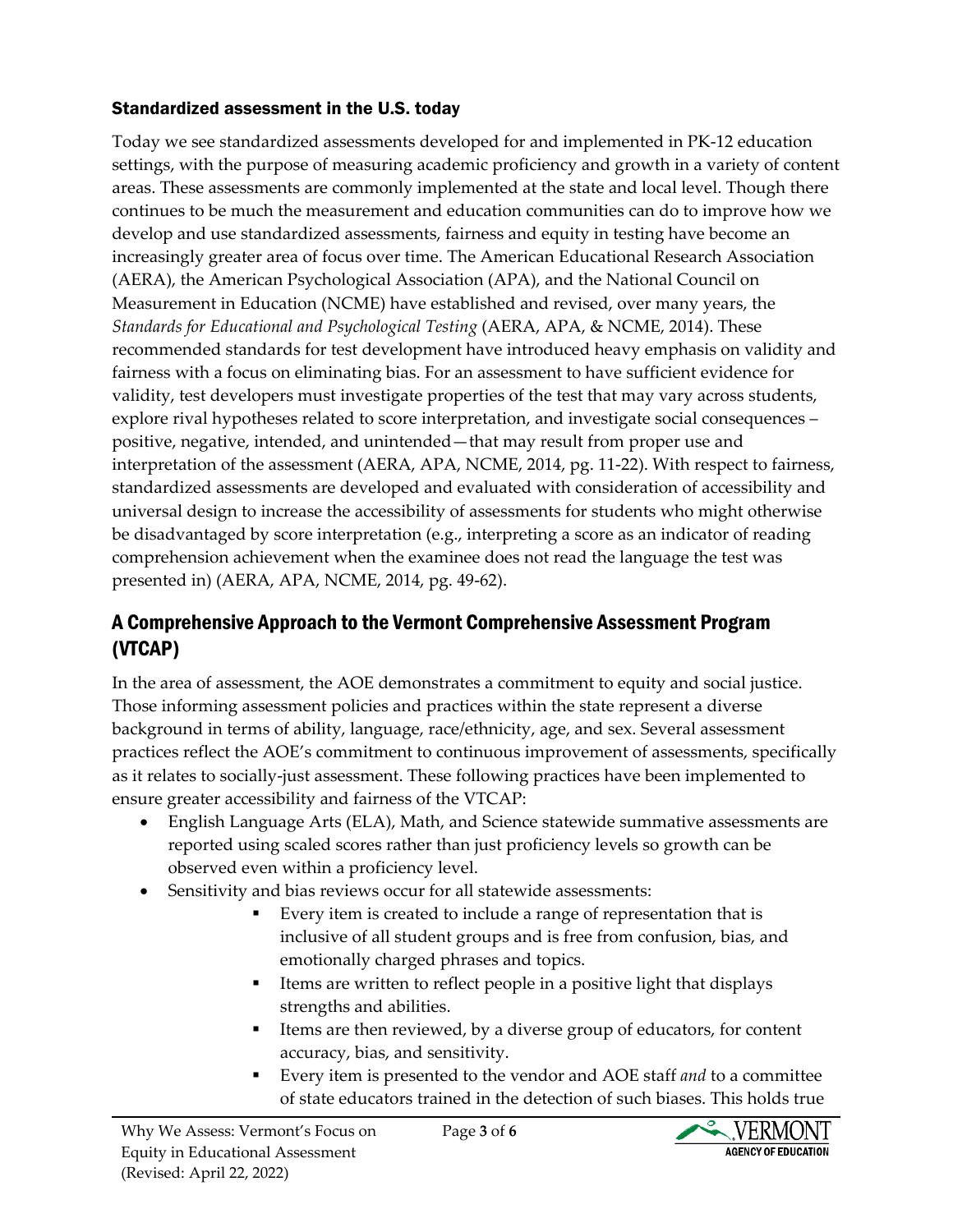for all test questions.

- Every educator creating and reviewing items is trained and selected from a diverse set of experiences, expertise, and backgrounds.
- The AOE collaborates with consortia member states to conceptualize potential advancements for assessments and proposes such innovations to consortia leaders and vendors.
- The AOE's assessment staff engage in professional development plans focused on diversity, equity, and inclusion, both generally and specific to assessment and measurement.
- Vermont is a member of the Interstate Learning Community which is examining how to create and implement performance assessments that are culturally responsive, assess deep learning as well as transferable skills, provide actionable data that inform instructional next steps, and clarify what all students should know, understand, and be able to do.
- The AOE initiated and is leading a collaboration with Norwich University physical education teacher education students to draft a scaffolded set of inclusive (to all abilities and bodies), student-centered, standards-based, health-related fitness performance assessments for grades 5, 7 and 9.
- The AOE is currently engaging in the procurement of vendors to execute on the next assessment contract, as our current agreements sunset in fall of 2022. The Request for Proposals and corresponding Bidder Response Form, written by the AOE's assessment staff, included specific non-functional requirements related to procuring an assessment that is developed and implemented in a way that is culturally responsive and socially just. Inclusion of advanced accessibility features, such as translation of assessments and score reports, were also included. This procurement process also required bid reviewers to evaluate vendors' proposals based on the company's demonstrated commitment to socially just operations, products, and services. Engagement from districts was requested for this process.

# Why "Opt Out" is Not Equitable

In considering the appropriateness of opting out of statewide assessments, it is critically important to know that if Vermont does not meet 95% participation, as has been observed in other states such as Wisconsin, Colorado, California, and Oregon, the very populations that we are most concerned about closing equity gaps for – historically marginalized populations—will be the most negatively impacted. We provide the following rationale:

- 1. As part of our Vermont Comprehensive Assessment Program (VTCAP), we honor that local comprehensive assessment systems are critical to informing decisions about curriculum, instruction, and local investments. However, these local assessments are not consistent across the state, by design. Consequently, state work cannot be informed by local assessments because they do not establish a shared, unified way to compare conditions for our students.
- 2. We have no other comparable measure to use statewide than those assessments that make up our VTCAP – the state summative assessments.
- 3. Without state-level data that are valid and reliable, we cannot identify where additional support is needed statewide -- this includes not just the deployment of nearly \$500

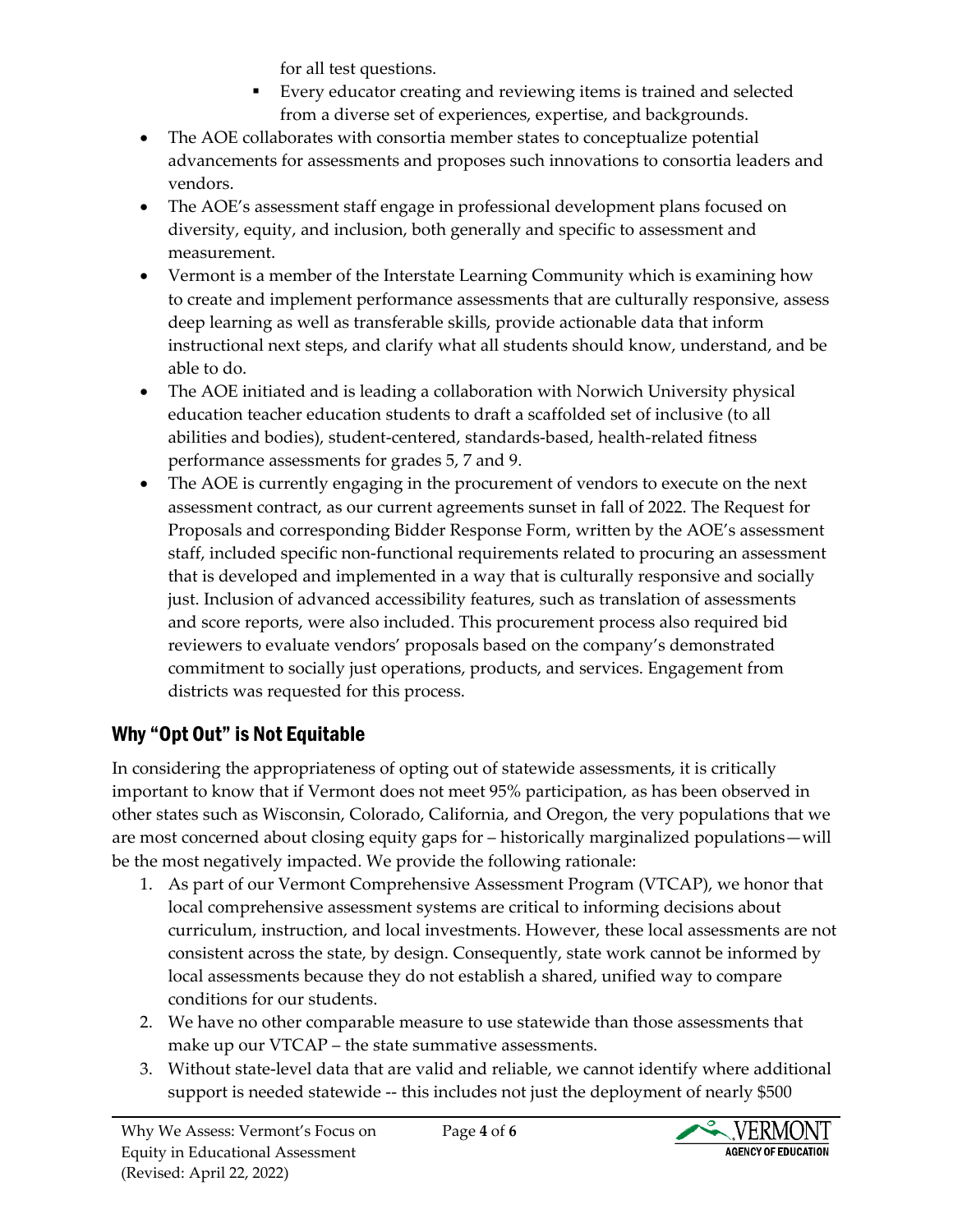million in federal grants to SU/SDs annually but also technical assistance, professional development, and policy changes and implementation. This will significantly impair the State's ability to provide systemic support.

- 4. Additionally, while "opt out" does not automatically mean that we will drop below 95% participation, because of our tiny size conditions, if Vermont enables "opt-out" of our Comprehensive Assessment Program, Vermont will gamble unnecessarily on what will already be a challenging endeavor.
- 5. For instance, Vermont has very small sample sizes, especially for populations like our English Learners. Smaller samples could lead to not being able to use statewide data because it will no longer sufficiently represent those populations.
- 6. This will put at risk our ability to have the necessary insight and data to plan intentionally and comprehensively to support every student and school system as we engage in recovery efforts. This is readily observable in several opt-out states such as Wisconsin, Colorado, California, and Oregon, where participation has declined below 95% at the state, district, and/or school level. The lowest participation rates occurring for historically marginalized student groups is commonly observed across opt-out states where results are available – the very students that "opt out" is promoted as best serving.
- 7. Finally, opting out does not support our educators, or add capacity to our schools, districts, and unions. In fact, it adds burden to them at a time when they need support. This is because a state supported opt out measure requires alternate activities to be provided to those students whose parents have "opted out" while summative assessments are taking place. This will distract and diminish our educators' and schools' abilities to focus on and support the needs of our students.

# Why We Assess

State summative assessments are not primarily intended to measure individual student performance. They are designed to help identify where school systems need support so that their students can make progress toward proficiency.

While it would be easy to mischaracterize the adherence to state summative assessments as a sole pursuit of federal funds, it would be irresponsible and unethical for the AOE not to speak directly and openly to the concern about whether we would still receive those funds and be able to allocate them appropriately to the systems and schools that need it. That process is determined by our state summative assessments.

We have a profound obligation to speak transparently on this topic, as advocacy and proposed bills have been silent on how Vermont would replace those roughly \$500 million in federal funds that are solely dedicated to support our most vulnerable students.

If we truly care about each and every student in Vermont—not just those in our own towns or school communities – then we must ask whether Vermont is comfortable taking a gamble not just this year, but for the next several years, on potentially leaving the students and systems who need those supports most, to fend for themselves without them.

The AOE believes that to improve our assessment system and influence assessment policy overall, we must fully engage in the system. As stakeholders, we must identify and foster